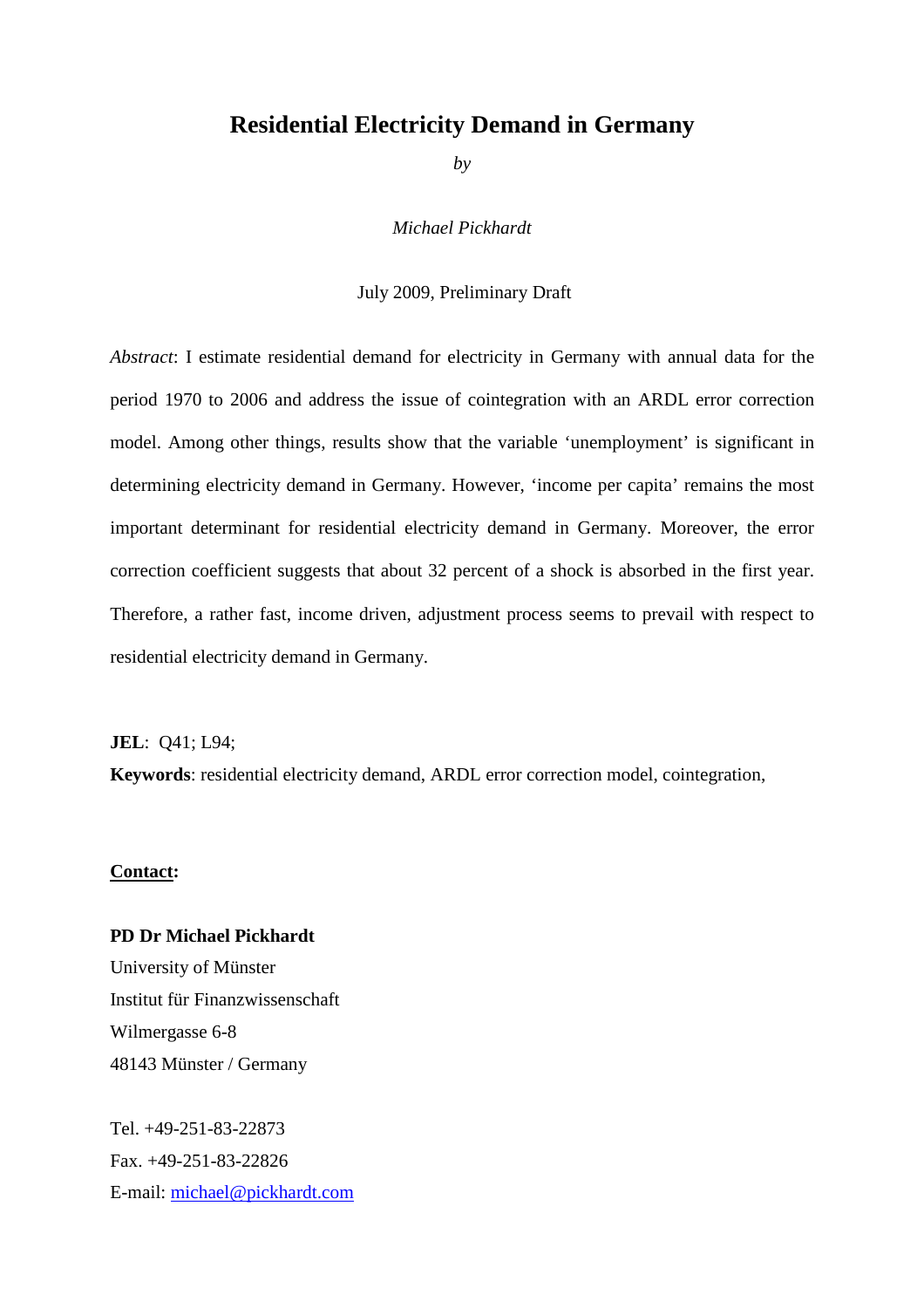## **Residential Electricity Demand in Germany**

## **1 Introduction**

Estimates of residential demand for electricity have been neglected in Germany for more than a decade. To some extent this development may be explained by the deregulation process, which led to fundamental changes and induced researchers to focus on supply side issues rather than on the demand for electricity (e.g. see Pickhardt 2005; Niederprüm and Pickhardt 2002). Yet, with respect to the German electricity market, demand side issues should receive some attention for at least two reasons: (i) the long run need for an efficient use of primary and secondary energy makes it necessary to reconsider the demand for electricity with a view to identify potentials for savings in electricity consumption, (ii) the political agreement to replace all German nuclear power plants in the foreseeable future, combined with a growing share of renewables as a primary energy source for electricity generation may cause future load planning problems, so that demand side management (load management, smart metering, etc.) is bound to play an increasingly important role.

In general, two approaches for estimating residential electricity demand can be distinguished. The first uses aggregate data and the second microeconomic data at the household level (see Halicioglu 2007, for a brief overview). Following Erdogdu (2007), Narayan and Smyth (2005), Kamerschen and Porter (2004) and others, I use an aggregate or macro approach. In particular, I estimate the residential demand for electricity in Germany with annual data for the period 1973 to 2006 and address the issue of cointegration with an ARDL error correction model.

The paper proceeds as follows. In the next section, I introduce the ARDL error correction model. Section three provides the estimation results and a discussion of these results. The final section concludes.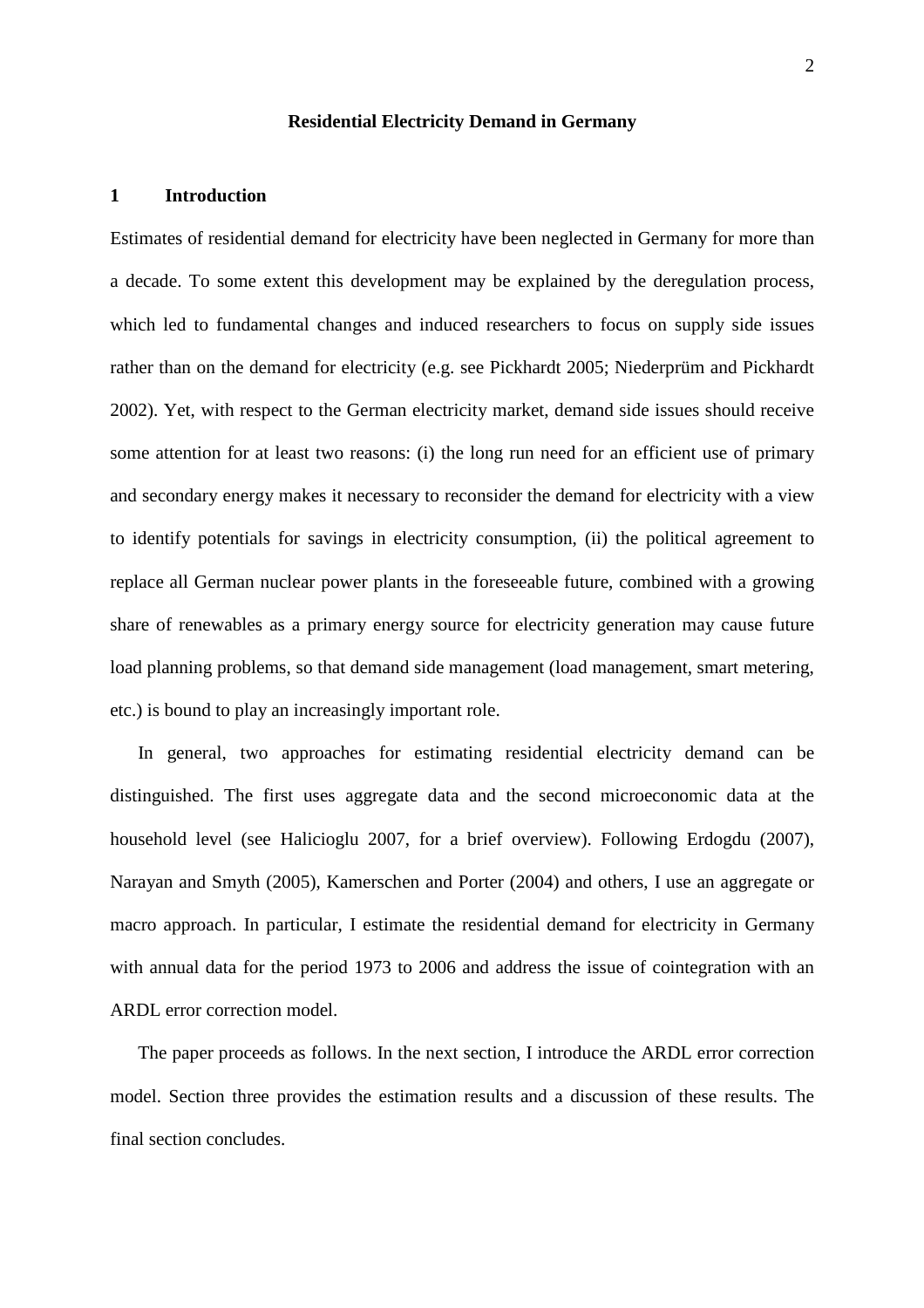## **2 The Model**

Following Narayan and Smyth (2005, p. 469) and others, I specify the model of residential electricity demand as:

$$
\ln(E/POP)_t = \alpha_0 + \alpha_1 \ln(Y_r/POP)_t + \alpha_2 \ln(PE_r/PG_r)_t + \alpha_3 \ln(Temp)_t + \alpha_4 \ln(Unemp)_t + \varepsilon_t
$$
\n(1)

where *E/POP* denotes residential electricity consumption in MWh per capita, *Yr*/*POP* is real GDP per capita, *PEr/PG<sup>r</sup>* is the ratio of the real price of residential electricity to the real price of natural gas, *Temp* denotes temperature measured in heating degree-days, *Unemp* is the unemployment rate, ε*<sup>t</sup>* is the error term, *ln* denotes natural logarithms and *t* denotes time. Real (legal) GDP per capita is used as a proxy for legal residential income, which in turn is serving as an indicator of household spending on electrical appliances and electricity consuming activities. *Temp* proxies the impact of low temperatures on residential electricity consumption and *Unemp* proxies additional time spent at home, which in turn serves as a proxy for a more intensive use of electrical appliances at home. Therefore, *Yr/POP*, *Temp* and *Unemp* are expected to be positively related to residential electricity consumption, whereas the relative price variable is expected to have a negative sign.

Because other approaches of cointegration are not robust for small samples (e.g. see Narayan and Smyth 2005, p. 468), I address the issue of cointegration by using the bounds testing procedure, within an autoregressive distributive lag (ARDL) framework, which was developed by Pesaran et al. (2001) and others. The ARDL error correction representation of (3) is: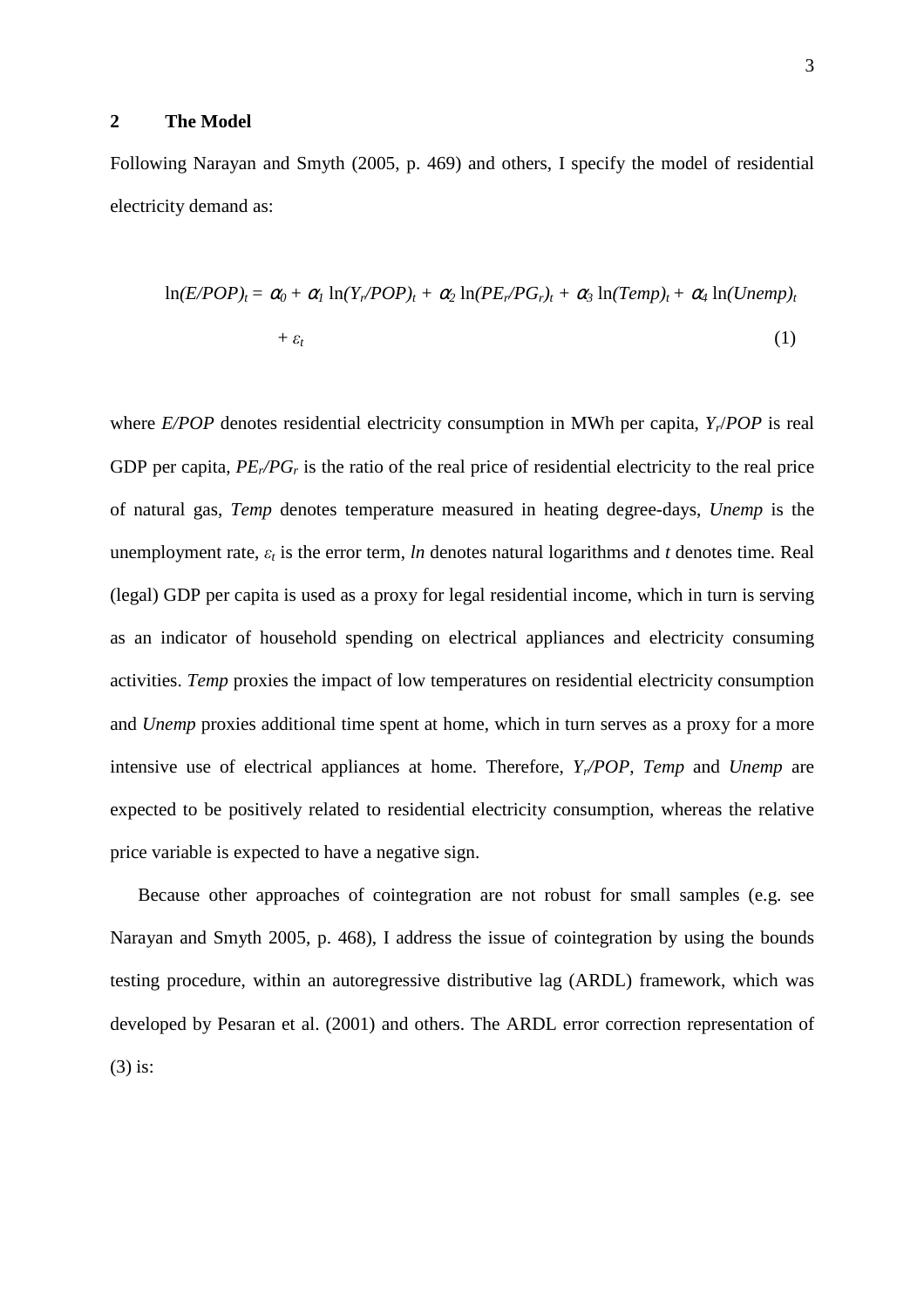$$
\Delta \ln(E/POP)_t = \lambda_0 + [\lambda_1 (Trend)_t] + \lambda_2 \ln(E/POP)_{t-1} + \lambda_3 \ln(Y_r/POP)_{t-1} + \lambda_4 \ln(PE_r/PG_r)_{t-1} + \lambda_5 \ln(Temp)_{t-1} + \lambda_6 \ln(Unemp)_{t-1} + \Sigma \lambda_{7j} \Delta \ln(E/POP)_{t-j} + \Sigma \lambda_{8i} \Delta \ln(Y_r/POP)_{t-i} + \Sigma \lambda_{9i} \Delta \ln(PE_r/PG_r)_{t-i} + \lambda_{10} \Delta \ln(Temp)_{t} + \lambda_{11} \Delta \ln(Unemp)_{t} + u_t
$$
\n(2)

where  $\Delta$  denotes first difference,  $i = 0, \ldots, p$ , and  $j = 1, \ldots, p$ , with *p* denoting the maximum number of lags. As I use annual data, the maximum number of lags in the ARDL is set equal to 2. Note, however, that the variables *Temp* and *Unemp* are set a priori to zero lags because these variables can influence residential electricity demand only in the present period. The data set consists of annual data from 1970 to 2006, where the first three years are reserved for the construction of lagged variables and first differences to ensure comparability of results for the main period under consideration, i.e., 1973 to 2006. However, for comparison and robustness checks, I also consider the two sub-periods 1975 to 2006 and 1977 to 2006.

To proceed, the null of no cointegration (H<sub>0</sub>:  $\lambda_2 = \lambda_3 = \lambda_4 = \lambda_5 = \lambda_6 = 0$ ) is tested against the alternative  $(H_1: \lambda_2 \neq \lambda_3 \neq \lambda_4 \neq \lambda_5 \neq \lambda_6 \neq 0)$  using a Wald or *F*-test. Given the small sample size, I use critical bounds values provided by Narayan (2005, pp. 1987-88). The null is rejected (accepted) if the calculated *F*-statistics are higher (lower) than the upper (lower) bounds value. If the *F*-statistics fall in between the bounds the test becomes inconclusive. As the results of the *F*-test depends on the lag length, I follow Pesaran et al. (2001, pp. 310-311) and first determine the appropriate lag length and whether a deterministic trend is required or not. Hence, I estimate (2) with and without a linear time trend and in each case for  $p = 0, 1, 2$ . Selection of the best performing lag length was made by minimizing the Schwarz Bayesian Criterion (SBC), because it can be shown that in small samples the SBC performs better than the Akaike Information Criterion (e.g. see Fatai et al. 2003, p. 89). Next I calculate the *F*statistics and test for no residual serial correlation. Results are summarized in Table 1 and show that in each of the three periods the SBC suggests a lag length of zero,  $p = 0$ , and no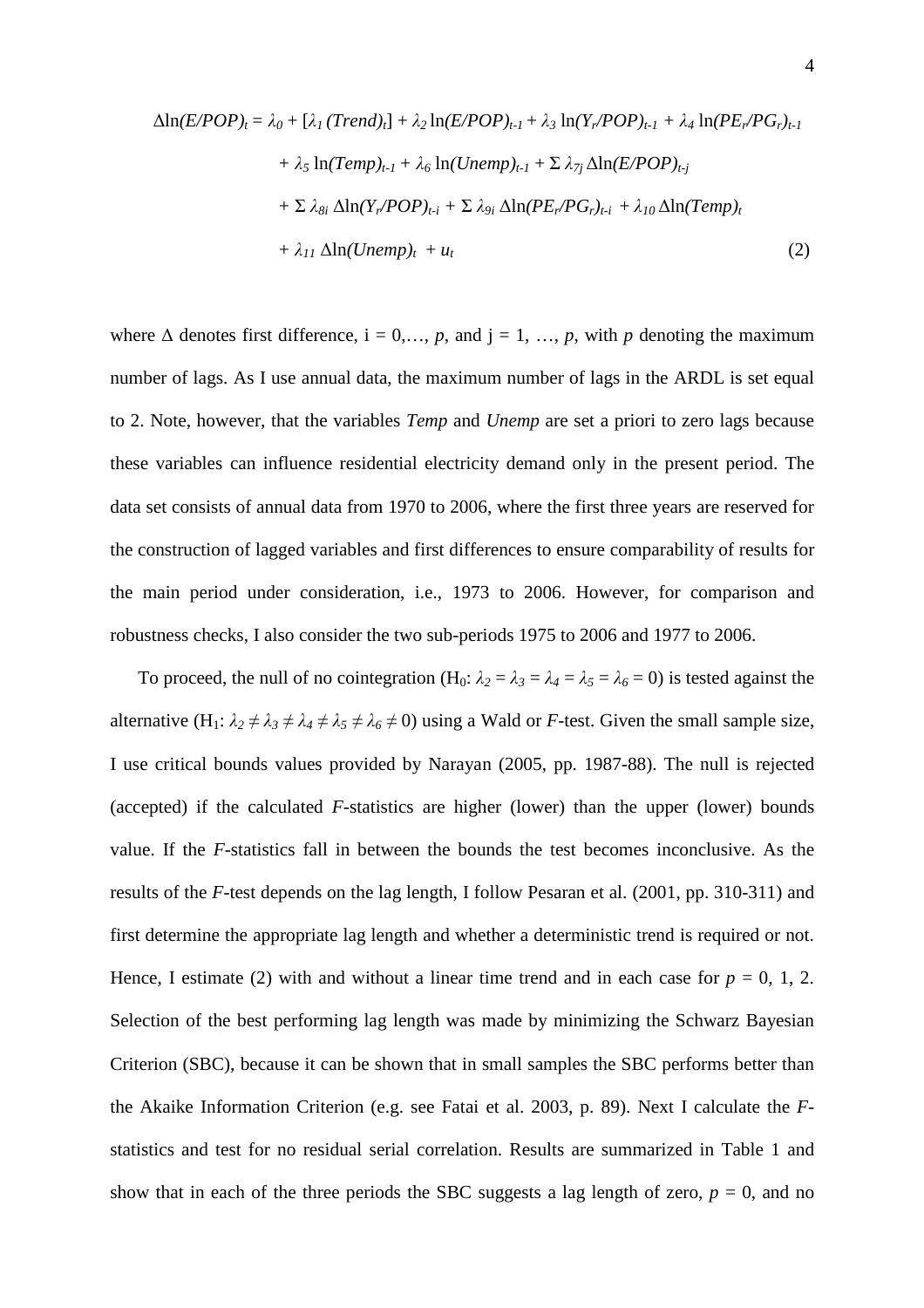trend. Moreover, in these three cases I cannot reject the null of no cointegration and, therefore, conclude that a long-run cointegration relationship among the variables is present in each model. Also, I cannot reject the null of no residual serial correlation.

# \*\*\*Insert Table 1 about here\*\*\*

At this point it is worth noting that Bahmani-Oskooee and Ng (2002, p. 151) apply the bounds testing procedure in an alternative way by starting with the lowest number of lags and then stop once evidence of cointegration and no residual serial correlation is found for the first time. As can be seen from Table 1, this alternative also leads to the selection of zero lags, no trend, in each case. Hence, the outcome is identical with the results of the lag-order test based on Pesaran et al. (2001). Because the lag-order test and the Bahmani-Oskooee and Ng alternative both suggest zero lags, I directly get a parsimonious specification of (2) and can proceed with analyzing these estimations.<sup>1</sup> Results are summarized in Table 2.

Inspection of the three cases shown in Table 2 indicates that the model fits reasonably well in each period. All variables are highly significant and have the expected sign, except the relative price variable in the short-run. The latter might indicate that prices play a minor role in the short-run. The short-run model passes all standard diagnostic tests. Moreover, the longrun and short-run income elasticities and the long-run price elasticities of the three cases in Table 2 are in line with comparable studies (e.g. see Halicioglu 2007; Narayan and Smyth 2005), which further indicates that (2) is an appropriate model for residential electricity demand in Germany.

To rule out misspecifications due to parameter instability, I have applied the cumulative sum of recursive residuals (CUSUM) and the CUSUM of square (CUSUMSQ) tests to the three estimations of Table 2. Results (not yet displayed) indicate the absence of instability of the coefficients because the statistics are generally within the 5% critical bounds of parameter stability.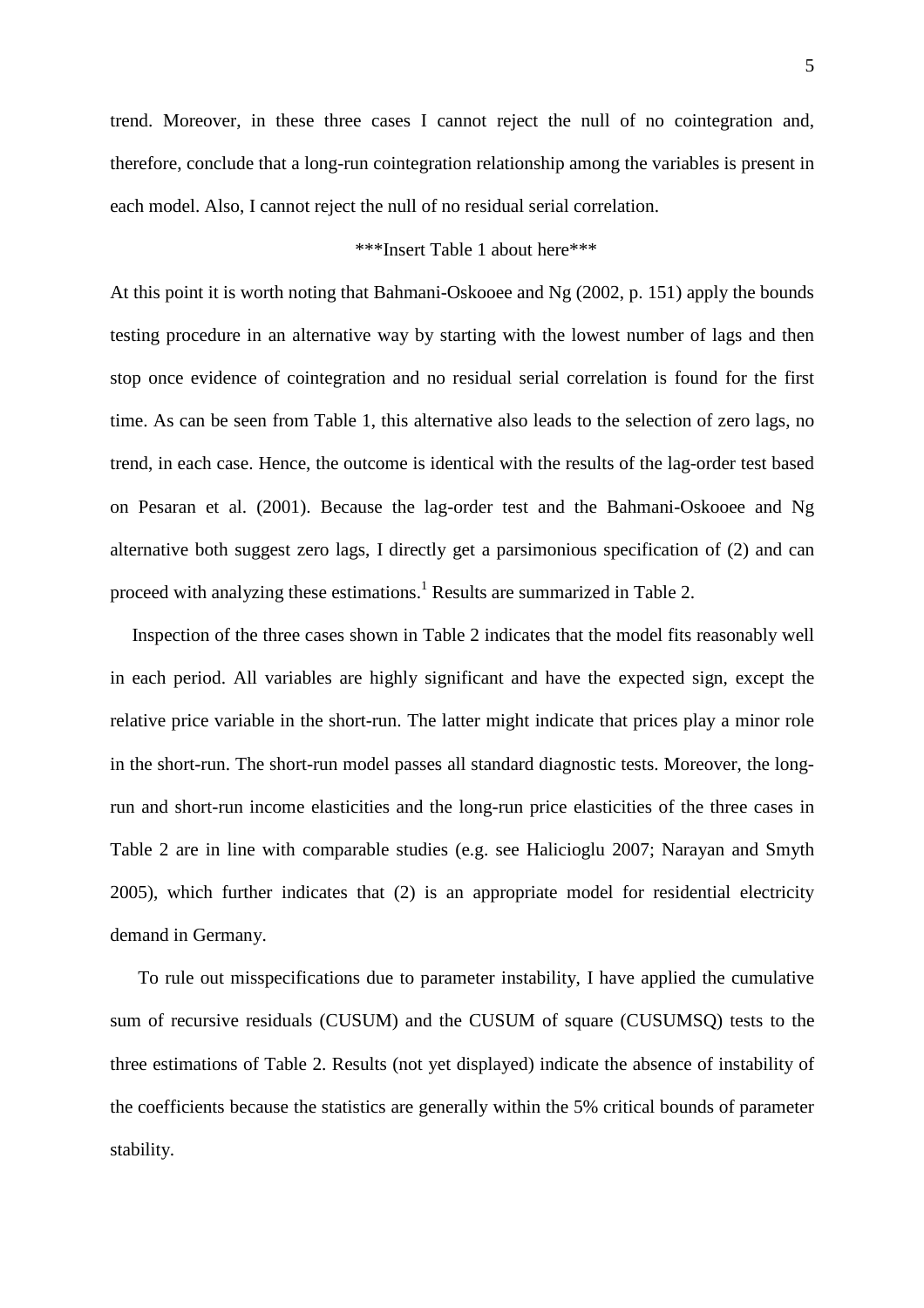To search for other possible long-run relationships, I have applied an *F*-test to the 73-06 estimation with the following variables as dependent variables (in first differences and logarithm): *Yr/POP* [(2.43)], *PEr/PGr* [(1.96)], *Temp* [(5.79)] and *Unemp* [(0.72)]. *F-*test results are given in brackets. Comparison with Table 1 shows that they are all well below the values which I obtain for the 73-06 specification (18.21). Moreover, according to the critical bounds values provided by Narayan (2005, pp. 1987-88), I cannot reject the null of no cointegration, except for the variable *Temp*. However, it is neither theoretically nor intuitively plausible that the variable *Temp* is explained by GDP per capita, unemployment, the relative price ratio or residential electricity consumption (see also Halicioglu 2007; Narayan and Smyth 2005). To this extent, the results indicate that there is no other plausible long-run relationship.

### **3 Discussion**

Results displayed in Table 2 refer to the entire period under consideration 1973 to 2006 and, in addition, to two additional periods: 1975 to 2006 and 1977 to 2006. The impact of the oilshock in 1973 is, therefore, fully incorporated in the first period, but only to a lesser extent in the second period and virtually not at all in the third period. Essentially, this is because none of the estimations is based on lagged values (see Table 1) and, thus, only one extra year is used for generating first differences. To this extent, the 1977 to 2006 period should yield the best performing SBC value and inspection of Table 2 shows that this is indeed the case.

Moreover, according to the adjusted R-squared, the residential electricity demand model in equation (2) explains about 90 percent of the variability in observed residential electricity consumption and each of the four model variables is significant at either the 1 percent or 5 percent level. Further inspection of Table 2 shows that residential electricity demand in Germany is predominantly determined by 'income per capita' and that the variable 'temperature' is the second most important determinant. In contrast, the variables 'relative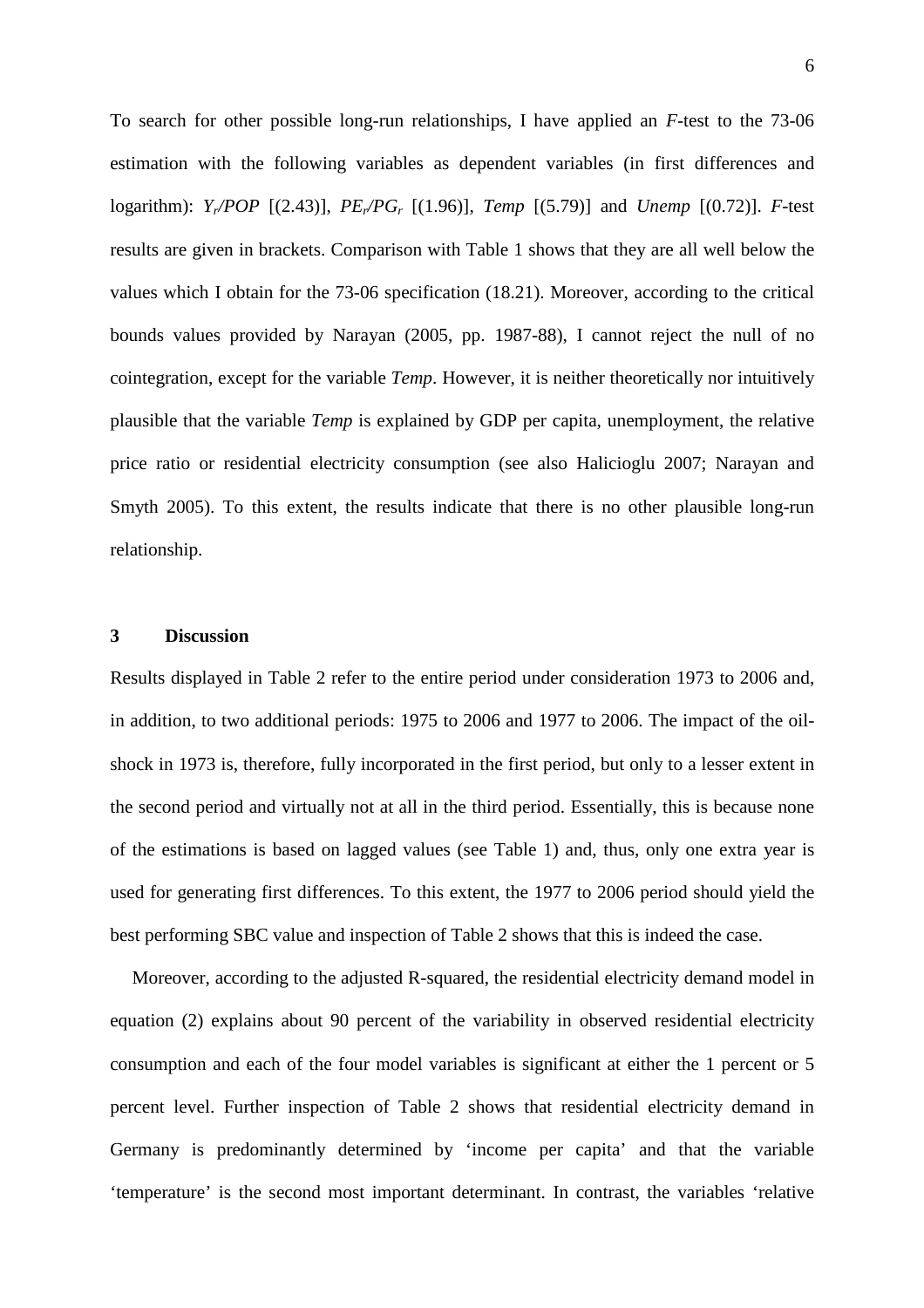price ratio' and 'unemployment' both play a minor role. In fact, these observations are true for both the long and the short run model. Comparison of the coefficients with respect to the three periods shows that the relative importance of the variables does not change despite some fluctuations.

It is also worth noting that the variable 'relative price ratio' has the wrong sign in the short run. Hence, even if the relative price ratio increases, electricity consumption would still rise in the short run. This result indicates that German consumers may not consider price developments with respect to electricity or natural gas at the time they buy electrical appliances or engage in electricity consuming activities. In fact, this may be interpreted as further evidence for the finding that residential electricity consumption in Germany is mainly income driven. However, consumers do consider such price developments to some extent in the long run, as results in Table 2 show.

The finding that 'unemployment' is a significant determinant of residential electricity demand is rather new because no comparable study seems to consider this variable. According to Table 2 the relative importance of 'unemployment' compares to that of the 'relative price ratio' variable and is, therefore, not negligible. Essentially, this variable indicates that the stock of electrical appliances is more intensively used by unemployed people, because they spend more time at home. The latter is on the one hand directly due to the lack of employment (direct time effect), but on the other hand, also due to the need for cheep leisure activities (such as TV or DVD watching at home) because of a lower income (indirect time effect). It cannot be ruled out, however, that the finding is confined to welfare states of the European style, where unemployment not only fluctuates in terms of millions of people, but where millions of people are also permanently unemployed.

Inspection of Table 2 also shows that the short run model passes all relevant diagnostic tests at the five percent level. This notwithstanding, there might be some arch effects with respect to the third period (77-06) and heteroskedasticity may be present with respect to the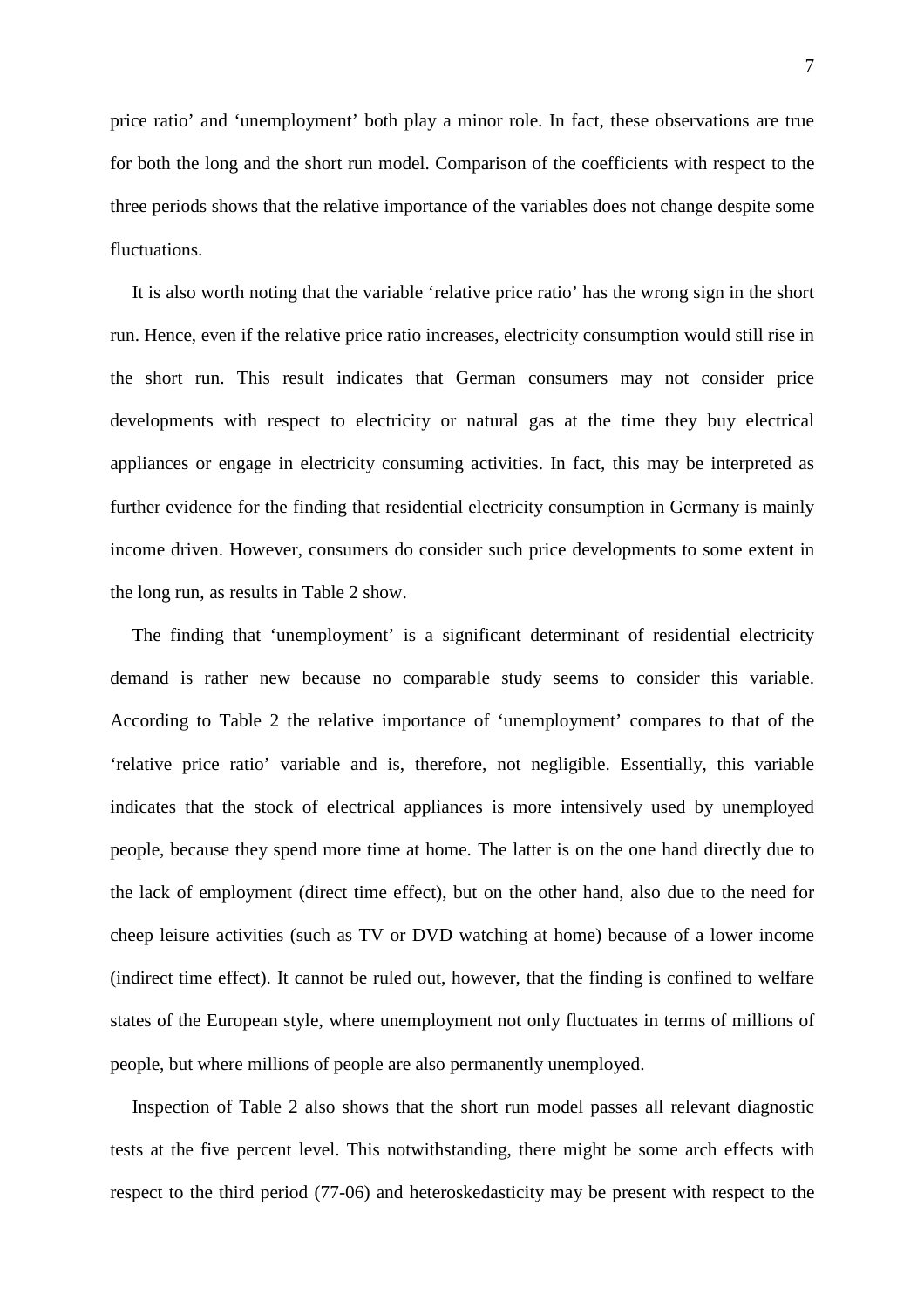second period (75-06). Finally, the error correction term, EC, has the expected negative sign and its significance may be taken as further evidence for cointegration. Moreover, the value of the error correction coefficient indicates that about 32 percent of a shock is absorbed in the first year after the shock, if the first period (73-06) is considered and even about 45 percent, if the third period (77-06) is considered. Together with the importance of the 'income per capita' variable this points to a rather fast and income driven adjustment process with respect to residential electricity demand in Germany.

To summarize, residential electricity demand in Germany is predominantly determined by the two variables 'income per capita' and 'temperature' and residential demand patterns adjust rather quickly within a few years.

## **4 Summary and Concluding Remarks**

In this paper I have estimated residential electricity demand in Germany using the bounds testing method within an ARDL framework because this method yields more reliable results than other approaches to cointegration (see ). Moreover, results with respect to the values of the coefficients are by and large in line with findings of comparable studies using the same estimation technique for other countries. Among other things, I find that 'unemployment' plays a significant role in determining residential electricity consumption in Germany. However, the latter is predominantly driven by 'income per capita' and 'temperature', i.e., cold weather during autumn and winter. In line with this finding, the variable 'relative price ratio' seems to play only a minor role in general, which is limited to the long run. Further, the adjustment process is comparatively fast and income driven.

With respect to policy implications, it is first of all worth noting that these findings help to explain why residential customers have shown only little reaction to lower electricity prices offered by alternative suppliers during the deregulation of the German electricity industry since 1998. To put this differently, the findings help to explain the low switching rates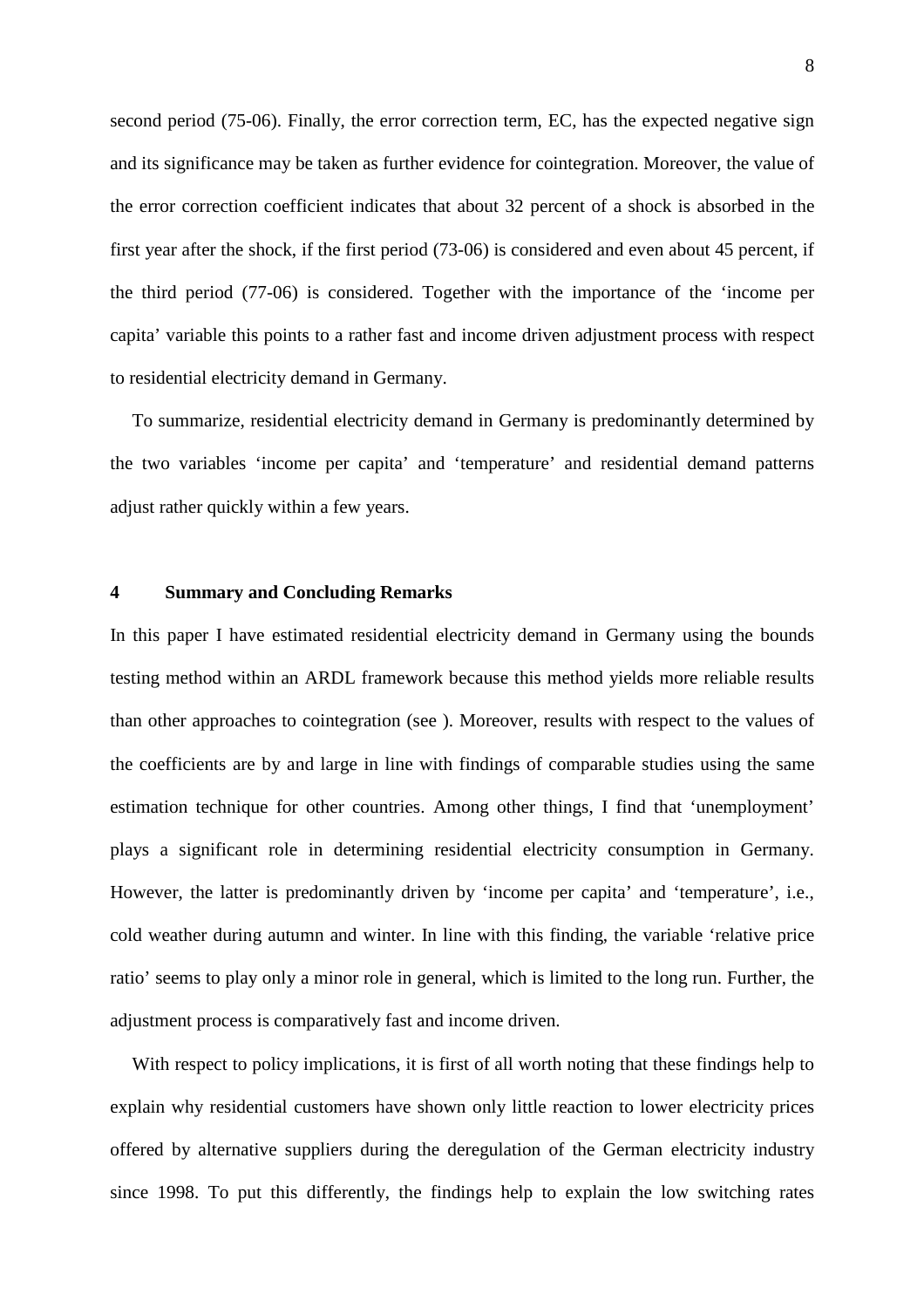observed during the deregulation process. Also, with respect to future developments, the findings indicate that smart metering may have only limited success with respect to redesigning residential consumption patterns within certain periods, such as days, weeks or months, via price differentiation. In fact, electricity price changes may in general not have a substantial impact on consumption patterns. Therefore, electricity saving schemes should not be based on higher electricity prices, but rather on regulations that require manufacturers to implement power saving features in all electrical appliances.

Finally, due to global warming, 'temperature' is bound to loose in relative importance over time, so that in the foreseeable future 'income per capita' may dominate residential electricity demand in Germany even further.

## *Notes:*

<sup>1</sup> Data was collected from the following sources: *Bundesbank*: consumer price index 1991-2005; *Christoffer (1995)*: Temperature 1971-1992, Table 2, row A3, p. 152; *IMF*: consumer price index 1960-1991; *OECD*: nominal and real GDP, GDP deflator; *Statistisches Bundesamt (Statistical Yearbook)*: population, residential electricity consumption 1971-2000; *Schiffer (1994-2007)*: residential electricity consumption 2001- 2005, Temperature 1993-2005.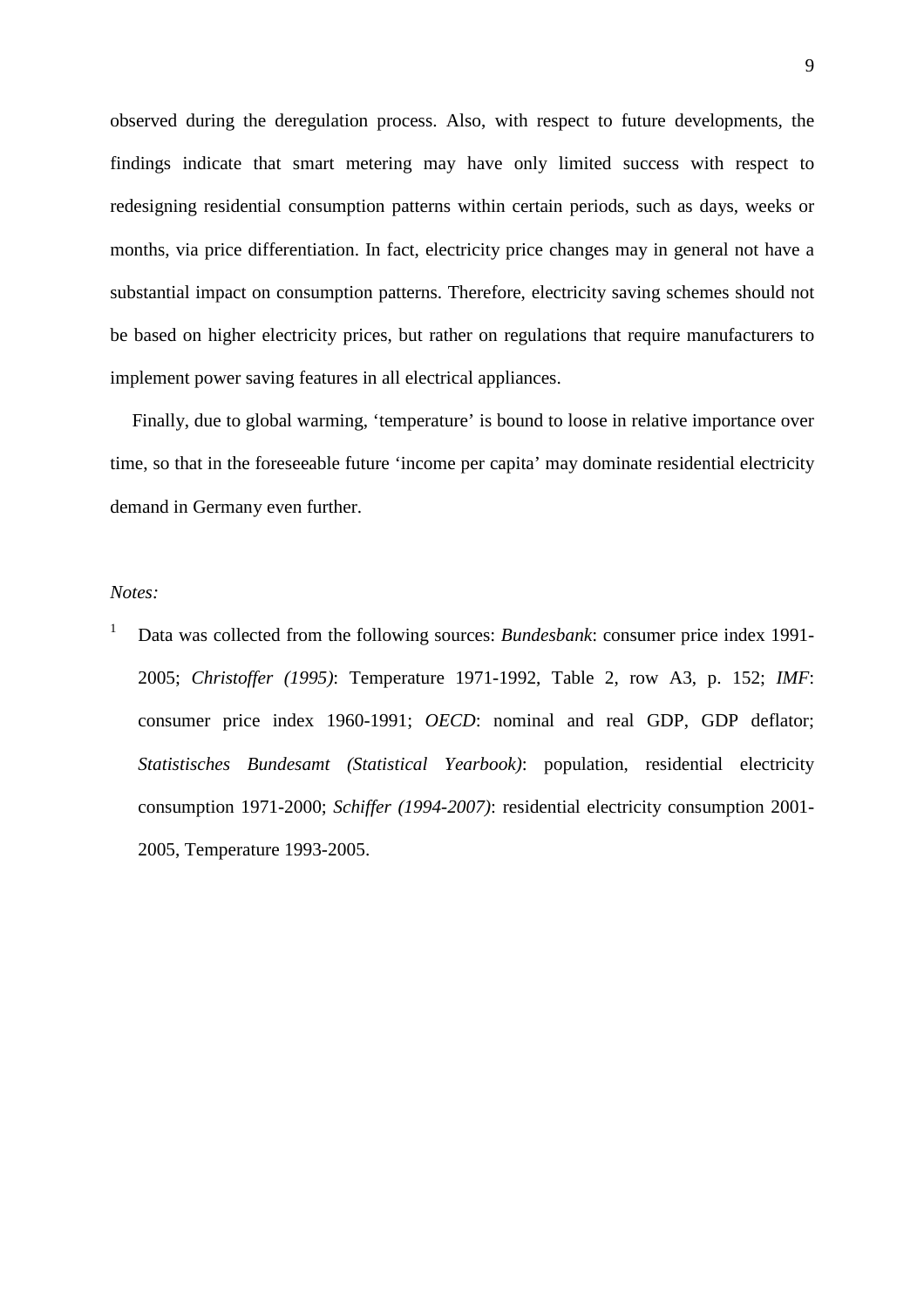## **References**

- Bahmani-Oskooee, M. and Ng, R. C. W. (2002). 'Long-run demand for money in Hong Kong: An application of the ARDL Model', *International Journal of Business and Economics*, vol. 1, pp. 147–55.
- Christoffer, J. (1995). 'Die Jahresgradzahlen von Deutschland', *Zeitschrift für Heizung, Lüftung, Klimatechnik, Haustechnik*, vol. 46(3), pp. 149–57.
- Erdogdu, E. (2007). Electricity demand analysis using cointegration and ARIMA modelling: A case study of Turkey, *Energy Policy*, 35, pp. 1129-1146.
- Fatai, K., Oxley, L. and Scrimgeour F.G. (2003). 'Modeling and Forecasting the Demand for Electricity in New Zealand: A Comparison of Alternative Approaches', *The Energy Journal,* vol. 24, pp. 75–102.
- Flaig, G. (1990). 'Household production and the short- and long-run demand for electricity', *Energy Economics*, vol. 13, pp. 116–21.
- Halicioglu, F. (2007). 'Residential Electricity Demand Dynamics in Turkey', *Energy Economics*, vol. 29, pp. 199–210.
- Kamerschen, D.R. and Porter D.V. (2004). The demand for residential, industrial and total electricity, 1973 – 1998, *Energy Economics*, 26, pp. 87–112.
- Narayan, P.K. (2005). 'The saving and investment nexus for China: evidence from cointegration tests', *Applied Economics*, vol. 37, pp. 1979–90.
- Narayan, P.K. and Smyth, R. (2005). 'The Residential Demand for Electricity in Australia: An Application of the Bounds Testing Approach to Cointegration', *Energy Policy*, vol. 33, pp. 467-74.
- Niederprüm, M. and Pickhardt, M. (2002). Electricity Transmission Pricing: The German Case, *Atlantic Economic Journal*, 30(2), pp. 136–147.
- Pesaran, M.H., Shin, Y. and R. J. Smith (2001). 'Bounds Testing Approaches to the Analysis of Level Relationships', *Journal of Applied Econometrics*, vol. 16, pp. 289–326.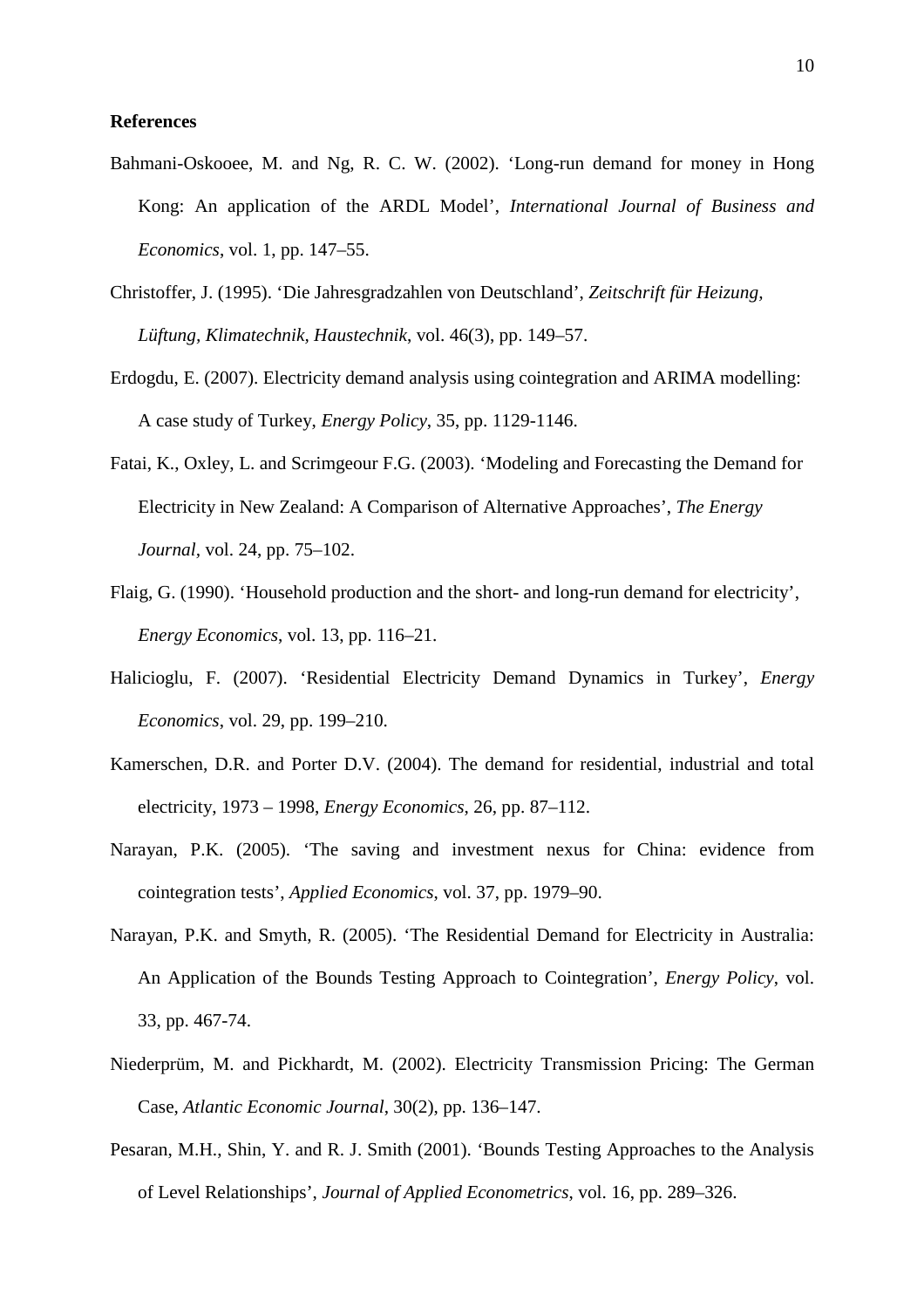- Pickhardt, M. (2005). Energy Policy, in: M. Peter van der Hoek (ed.), *Handbook of Public Administration and Policy in the European Union*, New York: CRC Press (Taylor&Francis), pp. 489–500.
- Schiffer, H-W. (1994–2007). 'Deutscher Energiemarkt', *Energiewirtschaftliche Tagesfragen*, 44(3)–57(3), pp. changing from year to year.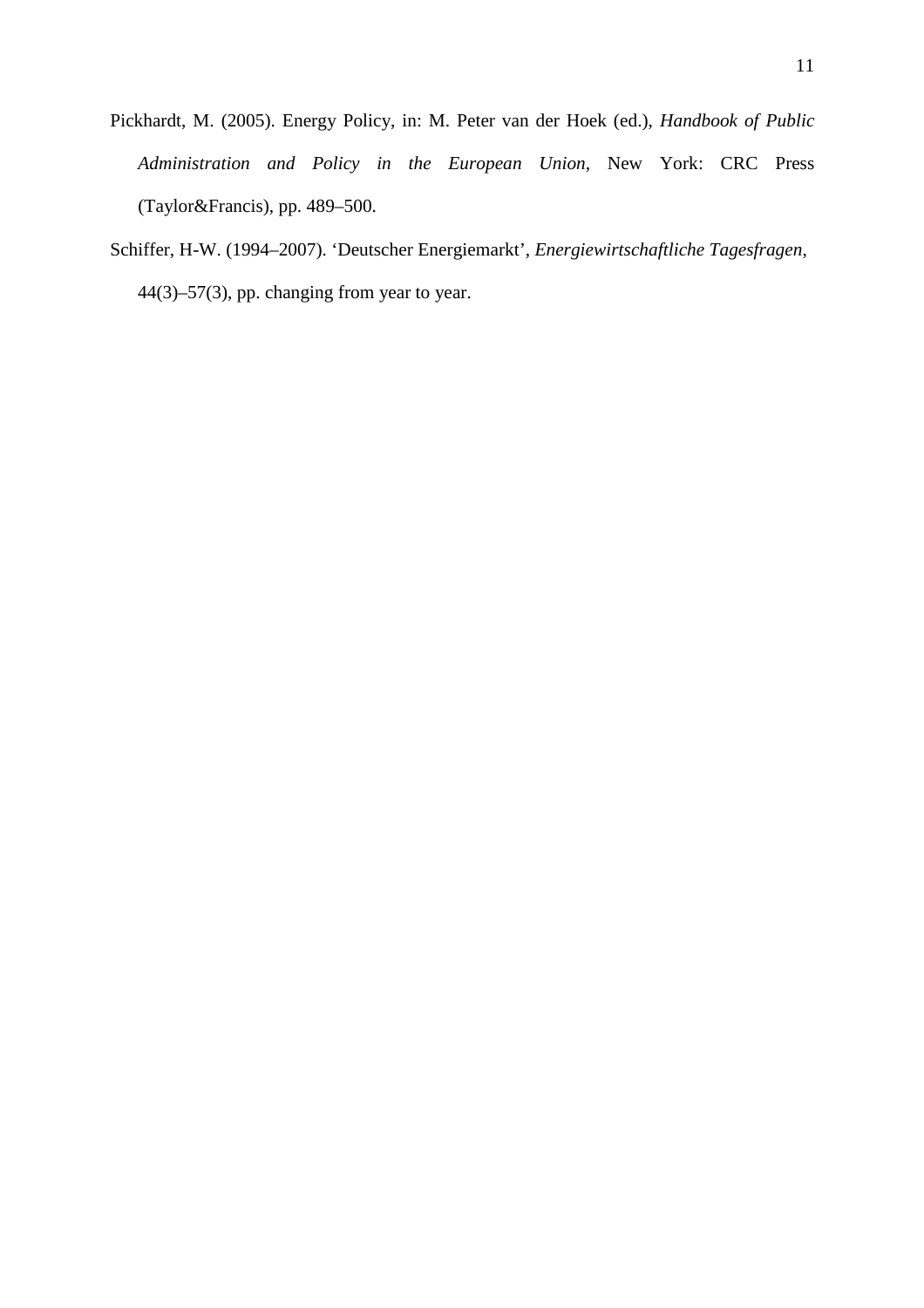| Lags             | 73-06                       | 75-06                            | 77-06                 |
|------------------|-----------------------------|----------------------------------|-----------------------|
| $\boldsymbol{0}$ | SBC (-5.87)                 | SBC (-5.86)                      | SBC (-5.97)           |
|                  | <b>No Trend</b>             | <b>No Trend</b>                  | <b>No Trend</b>       |
|                  | Wald                        | <b>Wald</b>                      | <b>Wald</b>           |
|                  | $(18.21)$ ***               | $(13.38)$ ***                    | $(14.32)$ ***         |
|                  | $\chi^2$ sc $_{(1)}$ [0.46] | $\chi^2$ <sub>SC(1)</sub> [0.37] | $\chi^2$ sc(1) [0.14] |
| $\boldsymbol{0}$ | SBC (-5.77)                 | SBC (-5.76)                      | SBC (-5.88)           |
|                  | Trend                       | Trend                            | Trend                 |
|                  | Wald                        | Wald                             | Wald                  |
|                  | $(12.98)$ ***               | $(10.48)$ ***                    | $(12.19)$ ***         |
|                  | $\chi^2$ sc(1) [0.42]       | $\chi^2$ sc(1)[0.31]             | $\chi^2$ sc(1) [0.12] |
| $\mathbf{1}$     | SBC (-5.59)                 | SBC (-5.56)                      | SBC (-5.76)           |
|                  | No Trend                    | No Trend                         | No Trend              |
|                  | Wald $(4.08)*$              | Wald $(4.23)$ *                  | Wald (6.15)**         |
|                  | $\chi^2$ sc(1) [0.17]       | $\chi^2$ sc(1)[0.18]             | $\chi^2$ sc(1) [0.15] |
| $\mathbf{1}$     | SBC (-5.49)                 | SBC (-5.46)                      | SBC (-5.74)           |
|                  | Trend                       | Trend                            | Trend                 |
|                  | Wald (3.64)                 | Wald (3.72)                      | Wald (6.39)**         |
|                  | $\chi^2$ sc(1) [0.19]       | $\chi^2$ sc(1)[0.17]             | $\chi^2$ sc(1) [0.06] |
| $\overline{2}$   | SBC (-5.60)                 | SBC (-5.57)                      | SBC (-5.64)           |
|                  | No Trend                    | No Trend                         | No Trend              |
|                  | Wald (4.78)*                | Wald $(4.55)*$                   | Wald (4.99)**         |
|                  | $\chi^2$ sc(1) [0.13]       | $\chi^2$ sc(1)[0.01]             | $\chi^2$ sc(1) [0.05] |
| $\overline{2}$   | SBC (-5.50)                 | SBC (-5.47)                      | SBC (-5.54)           |
|                  | Trend                       | Trend                            | Trend                 |
|                  | Wald (4.14)                 | Wald (3.86)                      | Wald (4.21)           |
|                  | $\chi^2$ sc(1) [0.17]       | $\chi^2$ sc(1)[0.03]             | $\chi^2$ sc(1)[0.02]  |

**Table 1: Model Selection Based on Lag Order Test and Bahmani-Oskooee/Ng** 

*Notes: SBC (*·*) denotes Schwarz Bayesian Criterion; Wald (*·*) denotes the F-statistics of the Wald test; \*\*\*, \*\*, \* denote significance at the 1, 5 and 10 percent level, respectively, for Narayan's (2005) critical bounds values; for example, Case III (unrestricted intercept and no trend, k=4, n=30): 1 per cent level,: 4.768-6.670, 5 percent level, 3.354-4.774, 10 percent level, 2.752-3.994; Case V (unrestricted intercept and unrestricted trend, k=4, n=30): 1 per cent level, 5,856-7.578, 5 per cent level, 4.184-5.540, 10 percent level, 3.430-4.624;*  $\chi^2$ *<sub>SC(1)</sub> denotes LM statistics for testing no residual serial correlation against order 1, with p-values in parenthesis.*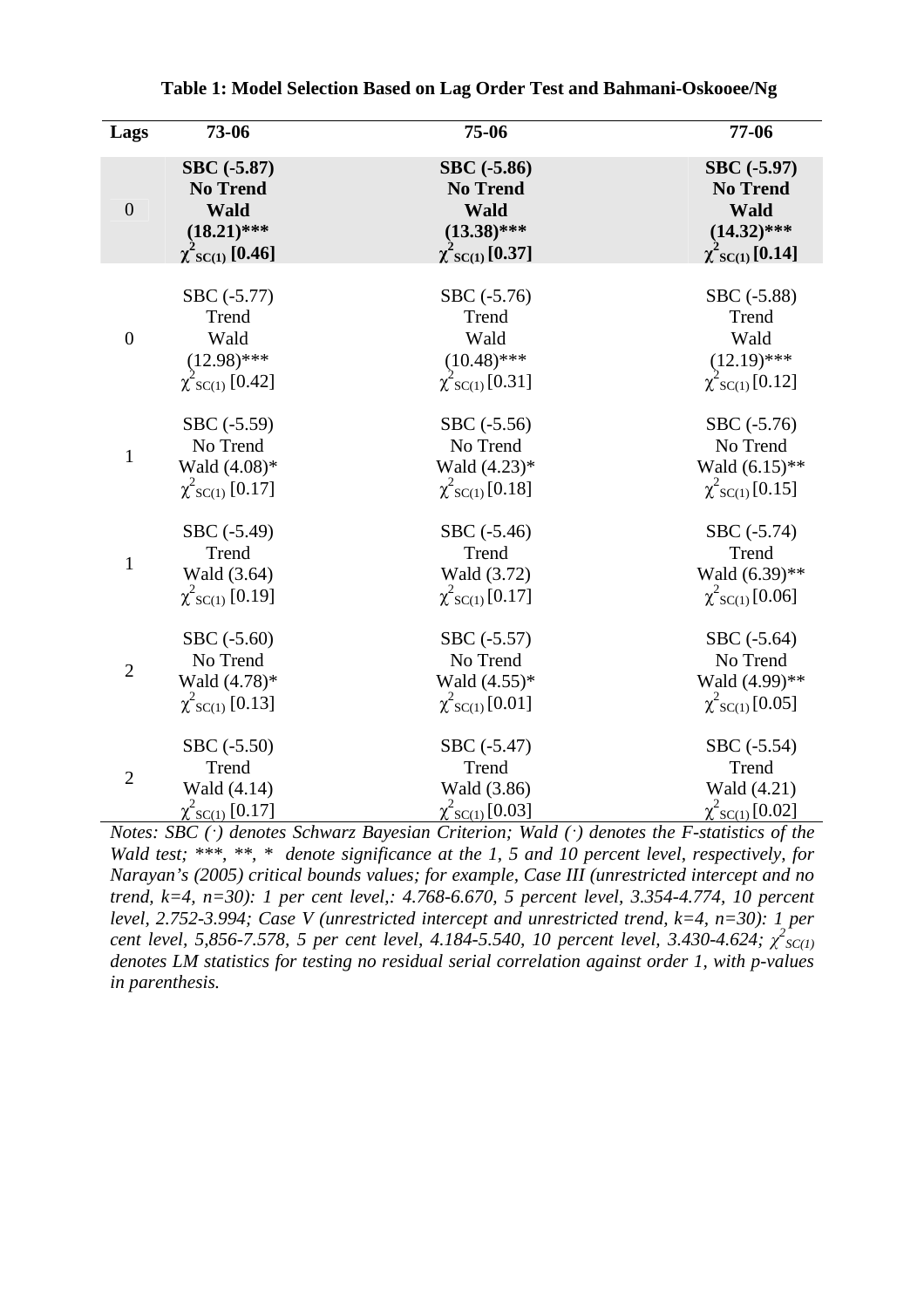| Long-run               |             |            |            |
|------------------------|-------------|------------|------------|
|                        | 73-06       | 75-06      | 77-06      |
| <i>Variable</i>        |             |            |            |
| $ln(Y_r/POP)_t$        | $0.624***$  | $0.718***$ | $0.709***$ |
|                        | (4.019)     | (4.064)    | (4.864)    |
| $ln(PE_r/PG_r)$        | $-0.118***$ | $-0.10***$ | $-0.07***$ |
|                        | $(-3.960)$  | $(-3.654)$ | $(-3.354)$ |
| ln(Temp) <sub>t</sub>  | $0.387***$  | $0.407***$ | $0.340***$ |
|                        | (2.857)     | (3.159)    | (3.513)    |
| ln(Unemp) <sub>t</sub> | $0.080**$   | $0.056*$   | $0.056**$  |
|                        | (2.717)     | (1.992)    | (2.482)    |

**Table 2: Estimation Results Based on Table 1** 

*Notes: t-statistics given in parenthesis; \*\*\*, \*\*, \* denote significance at 1, 5 and 10 percent, respectively.*